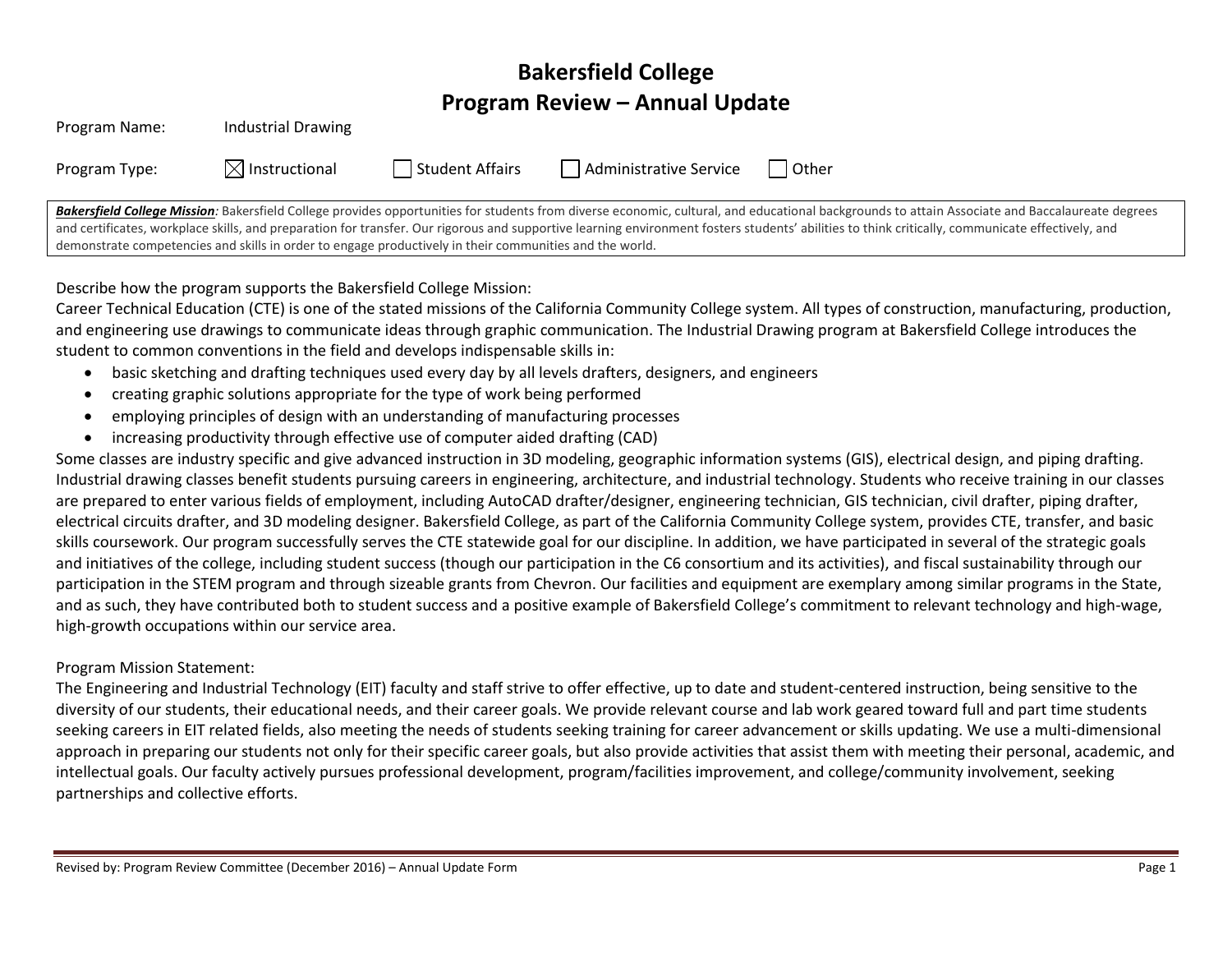### *Instructional Programs only:*

- A. List the degrees and Certificates of Achievement the program offers
- B. If your program offers both an A.A. and an A.S. degree in the same subject, please explain the rationale for offering both and the difference between the two.
- C. If your program offers a local degree in addition to the ADT degree, please explain the rationale for offering both.

### **Degrees and Certificates of Achievement**

The Industrial Drawing program at Bakersfield College currently offers an AS degree, an AA degree, and a Job Skills certificate. The AA degree has been slated for deletion because the faculty, in consultation with our advisory committee, has determined that the AA is not necessary. The AA should be deleted from the catalog in the next academic year.

There is a Job Skills Certificate offered that is composed of INDR 12, INDR 20a, and INDR 20b. This certificate is recognized by our local community and is one of the goals of most of our students.

A Certificate of Achievement has been proposed that will be comprised of the technical courses necessary for completion of the AS, giving students who desire another level of certification beyond the job skills certificate, but do not desire the AS degree. The Certificate of Completion should be available in the next academic year.

The Industrial Drawing program does not offer an ADT.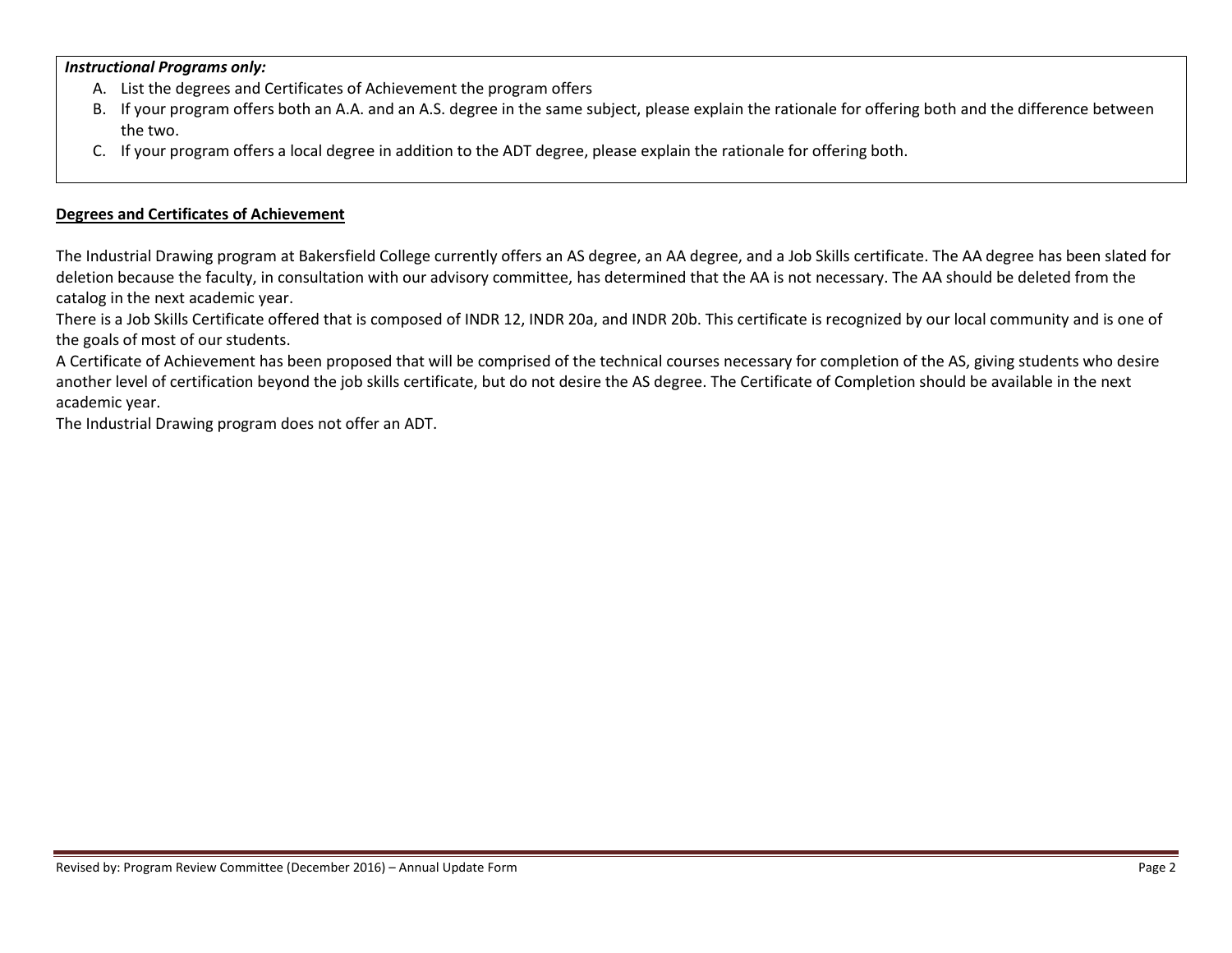# **Progress on Program Goals:**

A. List the program's current goals. For each goal (minimum of 2 goals), discuss progress and changes. If the program is addressing more than two (2) goals, please duplicate this section. Please provide an action plan for each goal that gives the steps to completing the goal and the timeline.

| <b>Program Goal</b>                                                                                                                                                                                                                                                                                                                                                        | Which institutional goals from the<br><b>Bakersfield College Strategic Plan will</b><br>be advanced upon completion of this<br>goal? (select all that apply)                                        | Progress on goal achievement<br>(choose one)                                                    | <b>Status Update - Action Plan</b>                                                                                                                                                                                                                                                                                                                                                                                                                                                                    |
|----------------------------------------------------------------------------------------------------------------------------------------------------------------------------------------------------------------------------------------------------------------------------------------------------------------------------------------------------------------------------|-----------------------------------------------------------------------------------------------------------------------------------------------------------------------------------------------------|-------------------------------------------------------------------------------------------------|-------------------------------------------------------------------------------------------------------------------------------------------------------------------------------------------------------------------------------------------------------------------------------------------------------------------------------------------------------------------------------------------------------------------------------------------------------------------------------------------------------|
| 1. Continue to<br>coordinate with local<br>industry through the<br>work of advisory<br>boards and other<br>collaborative efforts.<br>[Continued goal from<br>last year. Changes in<br>curriculum were<br>either made or<br>proposed in response<br>to feedback by<br>advisory committee.<br>Evaluation of the<br>change will take<br>place over the next<br>several years] | $\boxtimes$ 1: Student Learning<br>$\boxtimes$ 2: Student Progression and<br>Completion<br>3: Facilities<br>$\boxtimes$ 4: Oversight and Accountability<br>$\boxtimes$ 5: Leadership and Engagement | (Date)<br>Completed: _______<br>Revised:<br>(Date)<br>$\boxtimes$ Ongoing:<br><b>Fall 2018</b>  | Our advisory committee is interested in<br>more contract education. Short-term and<br>industry-specific training opportunities are<br>of interest to local industry. Specific areas<br>of interest include GIS, Civil, and MEP.<br>Our next advisory committee meeting is<br>scheduled for this Fall. We will continue to<br>communicate with all parties and work to<br>improve instruction, adapt to the changing<br>workplace, and prepare students for<br>employment and university.              |
| 2. Address gaps in<br>core indicators<br>[continued from<br>previous years].<br>The program falls<br>short in at least one<br>aspect of all six Core<br>indicators. Most of<br>the deficiencies lie in<br>Core 1 (Skill<br>Attainment) and Core<br>5a (NT Participation)                                                                                                   | $\boxtimes$ 1: Student Learning<br>$\boxtimes$ 2: Student Progression and<br>Completion<br>3: Facilities<br>$\boxtimes$ 4: Oversight and Accountability<br>5: Leadership and Engagement             | Completed: ________<br>(Date)<br>Revised:<br>(Date)<br>$\boxtimes$ Ongoing:<br><b>Fall 2018</b> | Many of the performance rate deficiencies<br>seem to stem from the low numbers<br>counted. For example, in Core 4<br>Employment, the INDR program does not<br>meet the goal in three areas: Economically<br>disadvantaged, LEP, and Single Parent. The<br>economically disadvantaged misses the<br>mark by less than two percent, but only<br>has a total of 15 students. The LEP and<br>single parent categories have 2 and 3<br>students respectively.<br>In order to address the gaps, our faculty |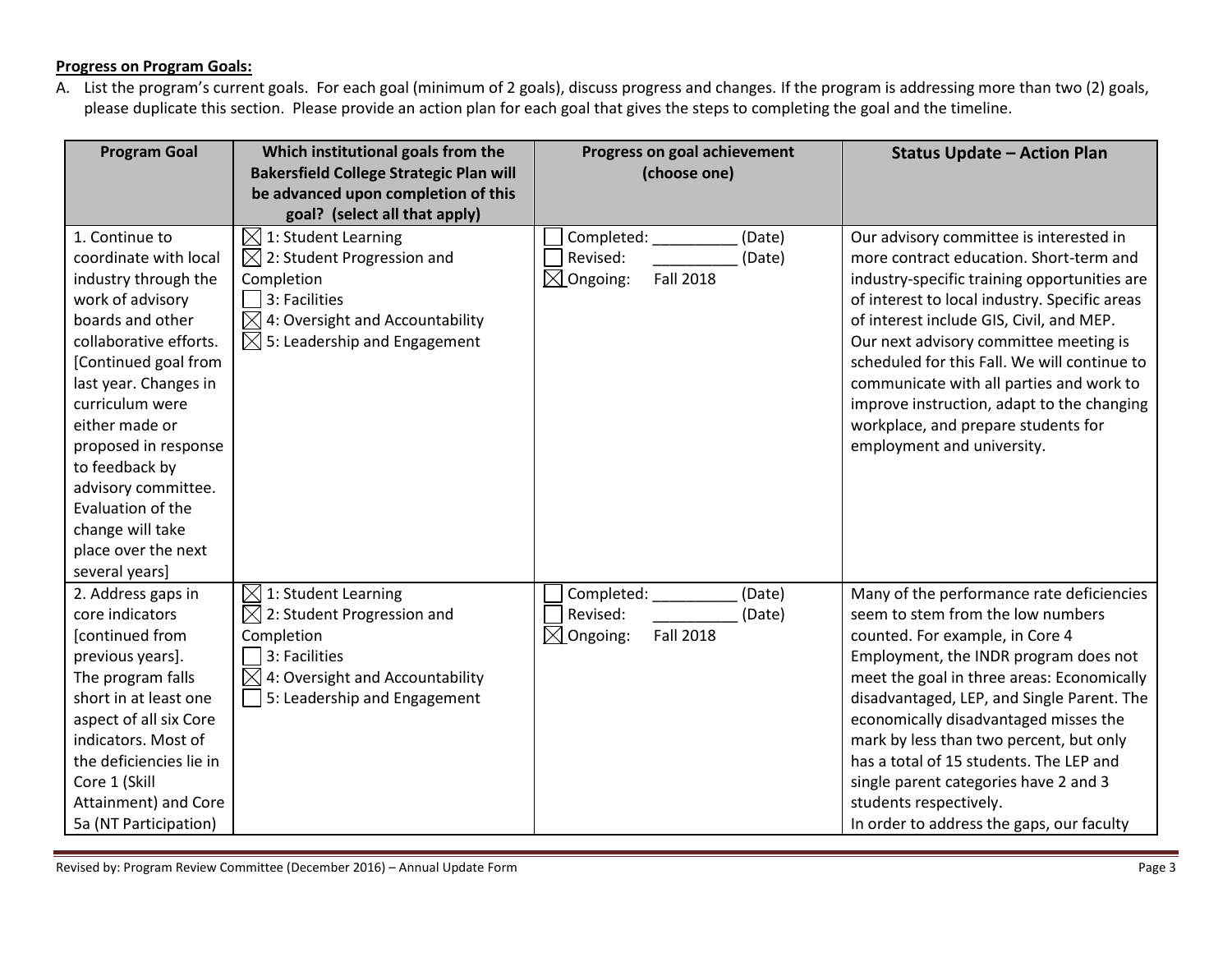|                                                                                                                                                                                                                                                                                                                                                                                         |                                                                                                                                                                                             |                                                                                        | will continue to pursue pedagogical and<br>technological tools (such as Canvas) to<br>help students succeed. INDR is also<br>committed to outreach activities in the<br>local high schools, targeting the NT<br>populations.                                                                                                                                                            |
|-----------------------------------------------------------------------------------------------------------------------------------------------------------------------------------------------------------------------------------------------------------------------------------------------------------------------------------------------------------------------------------------|---------------------------------------------------------------------------------------------------------------------------------------------------------------------------------------------|----------------------------------------------------------------------------------------|-----------------------------------------------------------------------------------------------------------------------------------------------------------------------------------------------------------------------------------------------------------------------------------------------------------------------------------------------------------------------------------------|
| 3. Implement a series<br>of entry and exit<br>assessments<br>(including tests,<br>interviews, or<br>surveys) to help<br>evaluate student<br>preparedness in the<br>following areas:<br>* Base knowledge for<br>new students<br>(introductory course<br>only)<br>* Retention from<br>prerequisite courses<br>* Identification of<br>knowledge gaps or<br>misunderstanding of<br>concepts | $[$ 1: Student Learning<br>$\boxtimes$ 2: Student Progression and<br>Completion<br>3: Facilities<br>$\boxtimes$ 4: Oversight and Accountability<br>$\boxtimes$ 5: Leadership and Engagement | Completed:<br>(Date)<br>Revised:<br>(Date)<br>$\boxtimes$ Ongoing:<br><b>Fall 2018</b> | Presently, there are assessment tools in<br>place in part of the program. We will<br>continue to develop and implement<br>assessments to determine:<br>* Level of experience of incoming students<br>* Level of student achievement of the<br>SLOs from prerequisite courses<br>* Student attainment of course learning<br>objectives<br>* Student attainment level of program<br>goals |

# B. List new or revised goals (if applicable)

| Which institutional goals will be advanced upon  | <b>Status Update - Action Plan</b> |
|--------------------------------------------------|------------------------------------|
| completion of this goal? (select all that apply) |                                    |
| 1: Student Learning                              |                                    |
| 2: Student Progression and Completion            |                                    |
| 3: Facilities                                    |                                    |
| 4: Oversight and Accountability                  |                                    |
|                                                  |                                    |

Revised by: Program Review Committee (December 2016) – Annual Update Form Page 4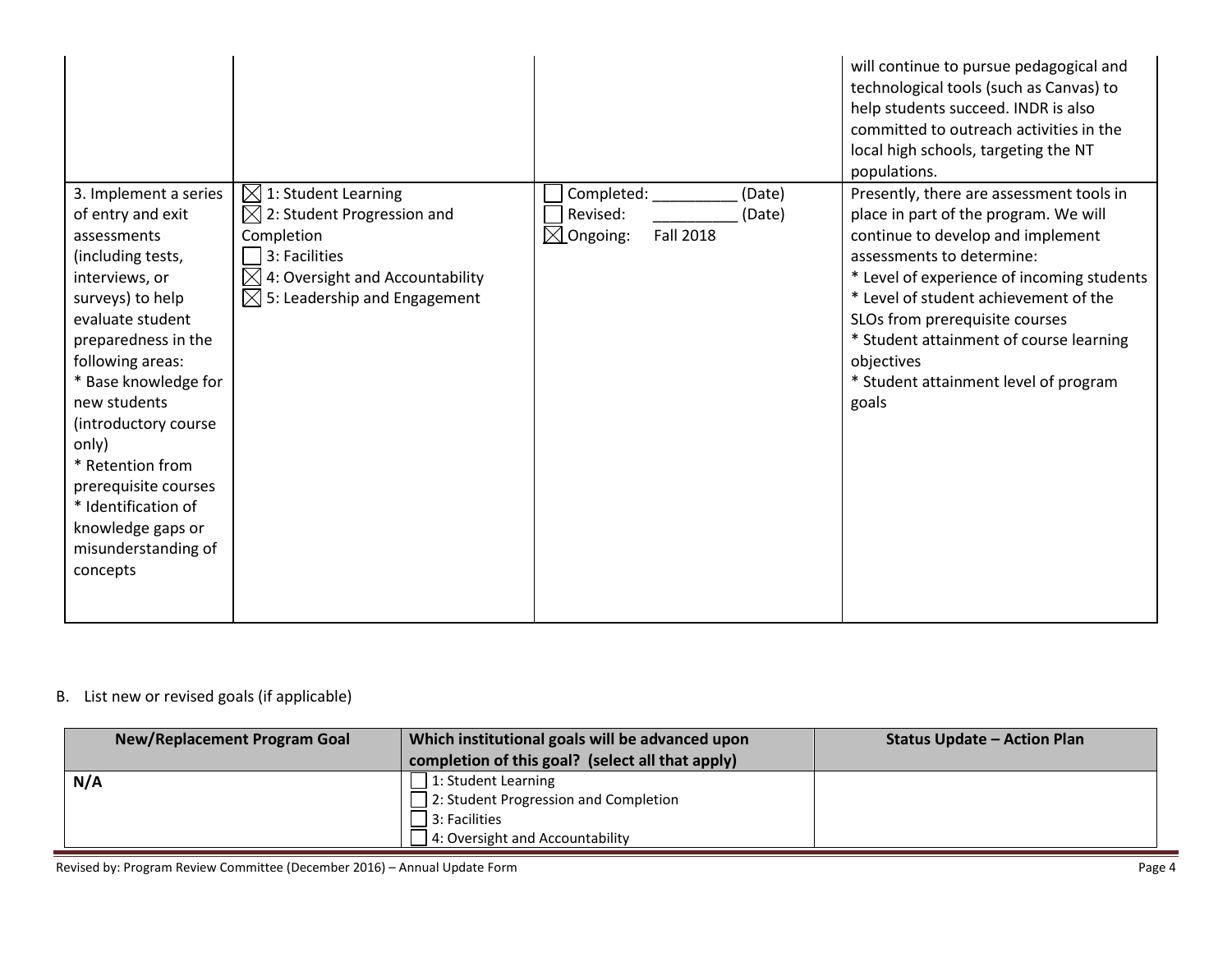| . Engagement<br>rship and l<br>eduers |
|---------------------------------------|
|---------------------------------------|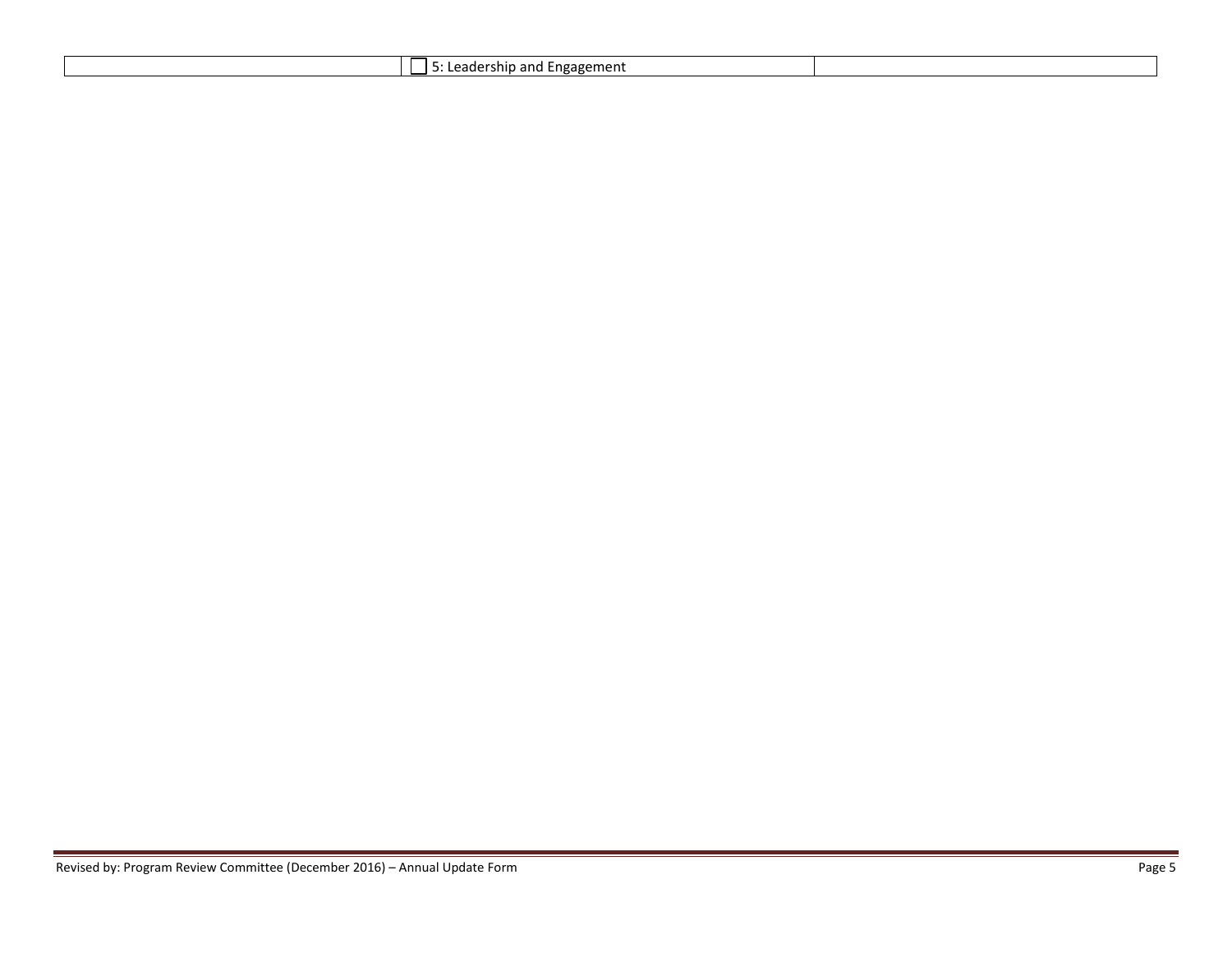### **Best Practices:**

Faculty at Bakersfield College are beginning to use Canvas to enhance accessibility and provide additional learning opportunities for our students. Canvas will allow faculty and students to communicate and collaborate. Canvas will also allow faculty to share assignments and activities, creating the opportunity for students from several sections to have common learning experiences and form learning communities that may increase collaborative efforts. The Industrial Drawing program has continued the use of SI personnel to provide additional assistance for our students, which has been appreciated by all students in the open labs.

One final practice that continues to impact our area positively is the continued offering of classes on Fridays, which has increased our flexibility in scheduling and opened up opportunities for additional students.

#### **Program Analysis**:

Take a look at your trend data (all programs should have some form of data that is used to look at changes over time).

- 1. Please report on any unexpected changes or challenges that your program encountered this cycle: There have been no significant changes in industry trends in our program area. INDR12, the introductory course in Industrial Drawing, is now a required prerequisite for the bachelor's degree program. This will affect our program because of the expected increase of students in that pilot program over the foreseeable future.
- 2. How does your trend data impact your decision making process for your program? The Industrial Drawing program looks at all trend data and attempts to make changes that provide the most benefits to students. We consult with our advisory committee and ask for input / changes to our program on a regular basis.
- 3. Were there any changes to student success and retention for face-to-face, as well as online/distance courses? The Industrial drawing program had 13 associates degrees conferred in the last cycle, which is far above the number of degrees in the previous cycle. We attribute this change to the fact that some of the classes that once were offered only every-other year (such as INDR 50 &52) are now offered every year.
- 4. Were there any changes to student demographics (age, gender, or ethnicity) for the past cycle? The overall student demographics have remained relatively constant this cycle.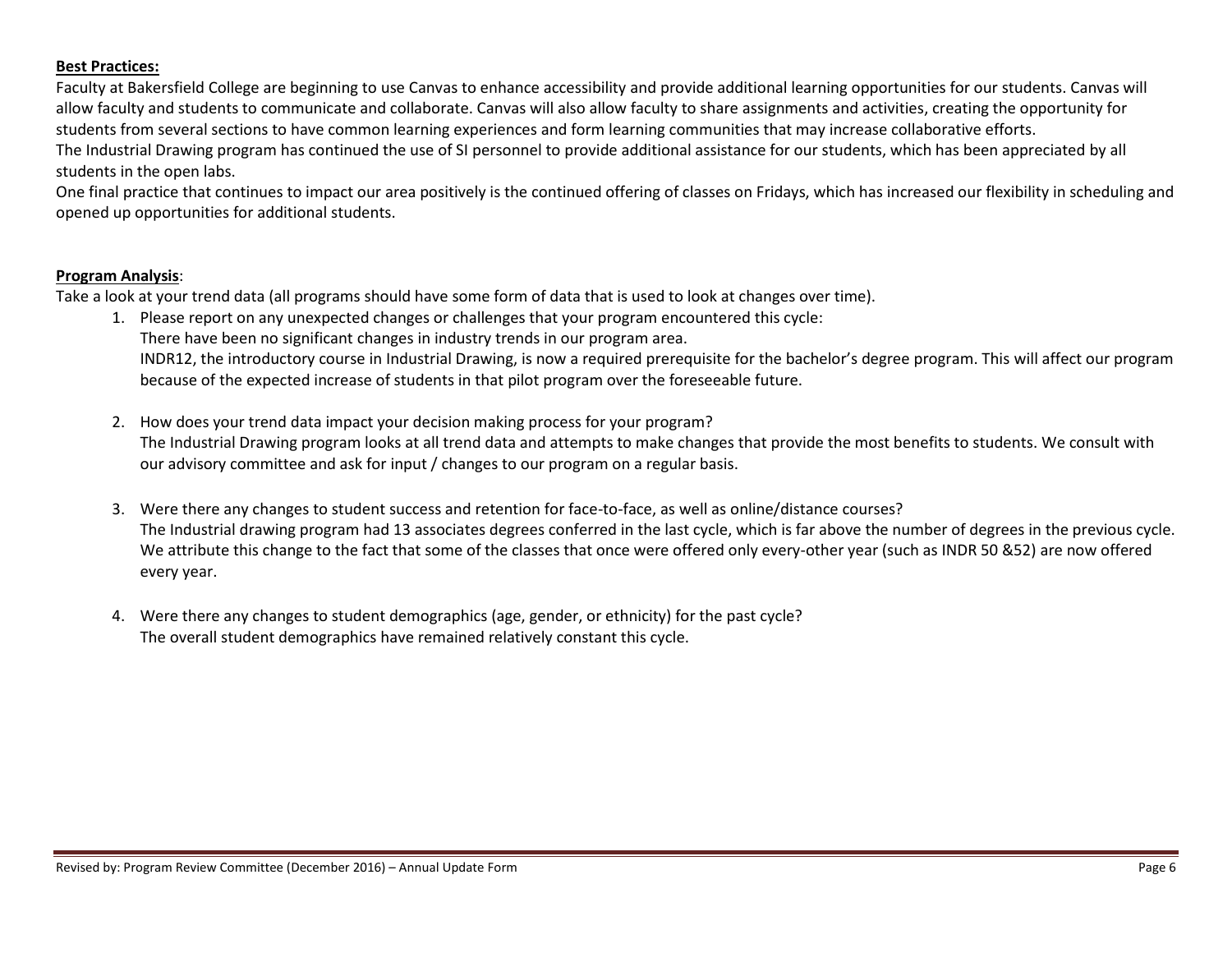## **Resource Request and Analysis:**

| <b>Resource Request</b>                                                                                                                                                                                                                                                   |                                                                                                                           | If Fulfilled, Discuss How Previous Year's Requests Impact Program Effectiveness?                                                                                                                                                                                                                                                                                                                                                                             |
|---------------------------------------------------------------------------------------------------------------------------------------------------------------------------------------------------------------------------------------------------------------------------|---------------------------------------------------------------------------------------------------------------------------|--------------------------------------------------------------------------------------------------------------------------------------------------------------------------------------------------------------------------------------------------------------------------------------------------------------------------------------------------------------------------------------------------------------------------------------------------------------|
| <b>Positions:</b><br>Discuss the impact new<br>and/or replacement<br>faculty and/or staff had<br>on your program's<br>effectiveness.                                                                                                                                      | 1: Classified Staff<br>$\Box$ 2: Faculty                                                                                  | N/A                                                                                                                                                                                                                                                                                                                                                                                                                                                          |
| Professional<br>Development:<br>Describe briefly, the<br>effectiveness of the<br>professional development<br>your program has been<br>engaged in (either<br>providing or attending)<br>during the last cycle                                                              | 1: Provided Professional Development<br>$\boxtimes$ 2: Attended Professional Development                                  | Each year we send at least one faculty to Autodesk University, the leading<br>industry training and networking convention. Presenters and attendees<br>converge for three days of intense training and certification opportunities.<br>Autodesk University helps keep our faculty aware of the latest trends and<br>activity in the industry. Our advisory committee is aware of this commitment<br>and appreciates our attention to maintaining our skills. |
| <b>Facilities:</b><br>If your program received a<br>building remodel or<br>renovation, additional<br>furniture or beyond<br>routine maintenance,<br>please explain how this<br>request or requests<br>impacts your program and<br>helps contribute to<br>student success. | 1: Space Allocation<br>$\boxtimes$ 2: Renovation<br>3: Furniture<br>$\boxtimes$ 4: Other<br>5: Beyond Routine Maintenance | Our request will be for either new classroom space or additional computers<br>in MS12. Either one of these requests will lead to increased flexibility in<br>course offerings and accessibility by students.<br>Our program could really use a new space for our Creative Design Center that<br>will increase its visibility and access for more students.                                                                                                   |
| Technology:<br>If your program received<br>technology (audio/visual-<br>projectors, TV's,<br>document cameras) and<br>computers, how does the<br>technology impact your<br>program and help<br>contribute to student<br>success?                                          | $\boxtimes$ 1: Replacement Technology<br>2: New Technology<br>3: Software<br>$4:$ Other                                   | Or program received new scanners in MS9 and MS10, which gives the<br>students the opportunity to digitize original and rasterized documents for use<br>in assignments and design tasks.                                                                                                                                                                                                                                                                      |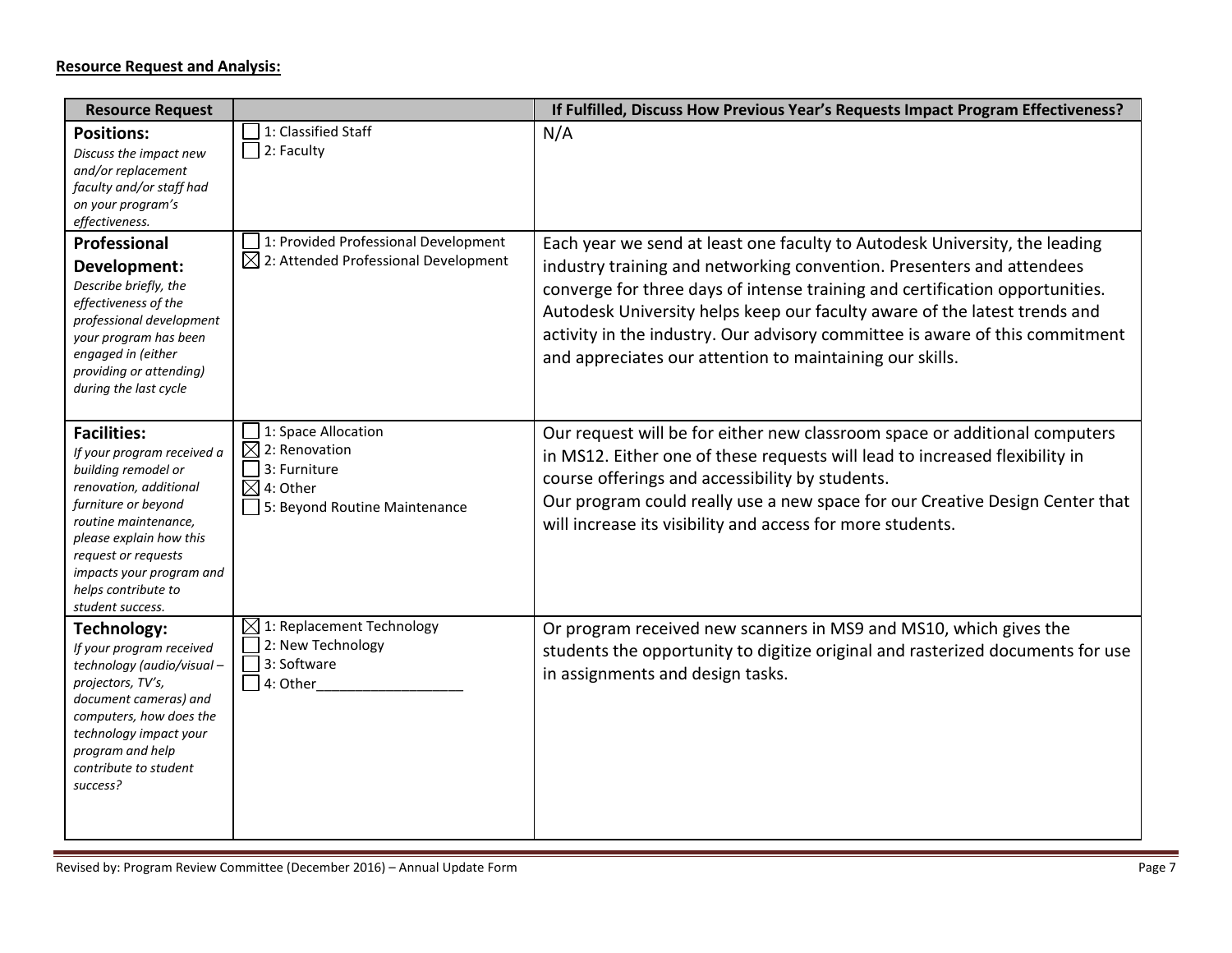| <b>Resource Request</b>                                                                                                                                                                                                                                    |                                            | <b>Discuss How Effective Request is for Student Success?</b>                                                                                                                                                                                                                                                                                                                                                                                                                  |
|------------------------------------------------------------------------------------------------------------------------------------------------------------------------------------------------------------------------------------------------------------|--------------------------------------------|-------------------------------------------------------------------------------------------------------------------------------------------------------------------------------------------------------------------------------------------------------------------------------------------------------------------------------------------------------------------------------------------------------------------------------------------------------------------------------|
| <b>Other Equipment:</b><br>If your program received<br>equipment that is not<br>considered audio/visual or<br>computer equipment<br>technology, please explain<br>how these resources<br>impact your program and<br>help contribute to student<br>success. | 1: Replacement<br>$12:$ New<br>$ 3:$ Other | N/A                                                                                                                                                                                                                                                                                                                                                                                                                                                                           |
| <b>Budget:</b><br>Explain how your budget<br>justifications will<br>contribute to increased<br>student success for your<br>program. (Fiscal requests<br>will be submitted by the<br>faculty chair and/or area<br>administrator.)                           | New computer lab or computers in MS12      | Our classes continue to be tightly scheduled and it is becoming increasingly difficult<br>to schedule all of the classes needed for CAD, Drafting, and Architecture in our<br>shared space. A one-time increase in the budget to cover the cost of adding<br>computers to MS12 or allocating an additional computer lab will greatly increase our<br>ability to schedule classes and provide supervised open lab times with qualified SI<br>providers or professors in class. |